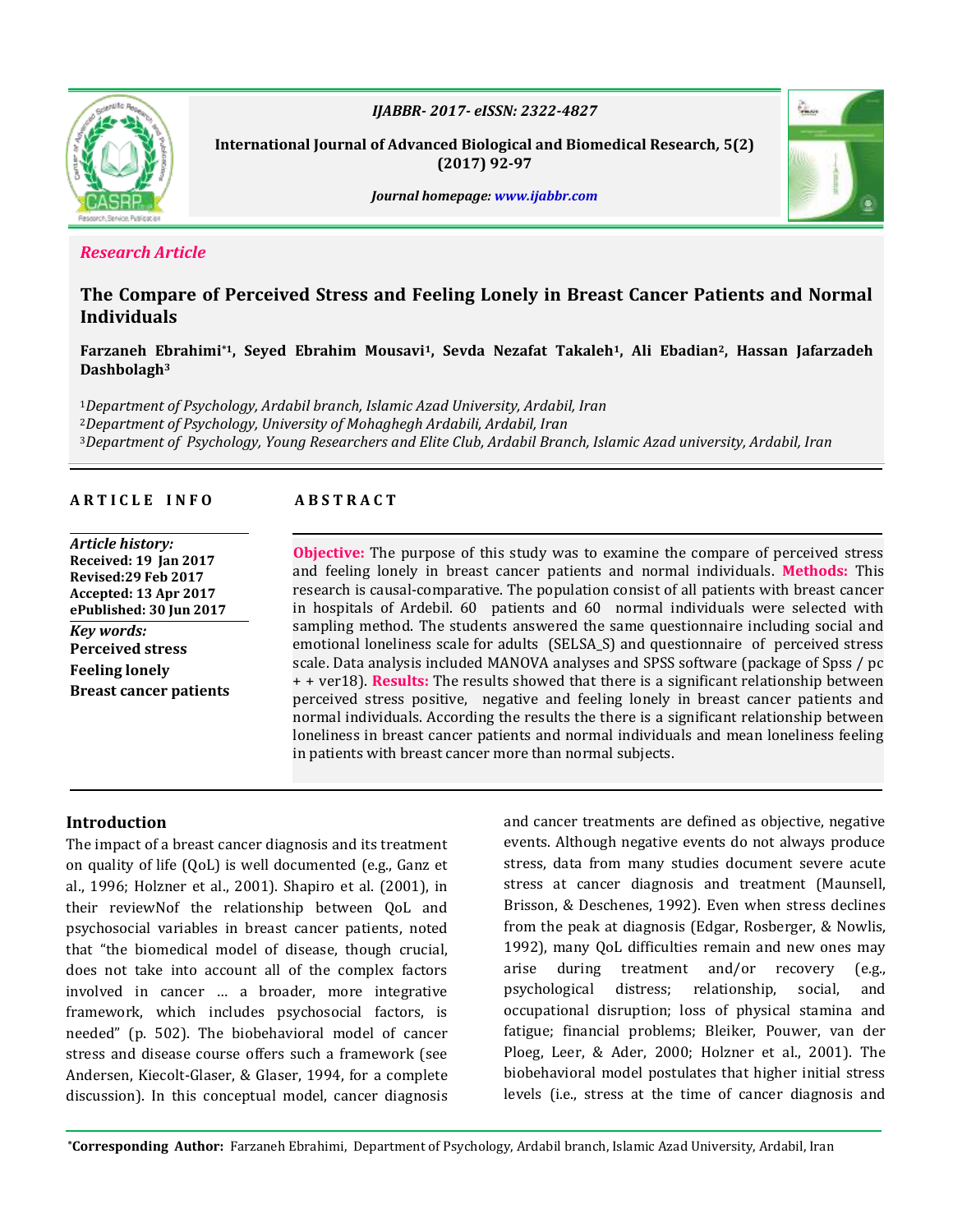treatment) can, over time, contribute to lower QoL for cancer patients.

Rather than stress, psychosocial oncology researchers have emphasized a "quality of life" framework in their studies (Aaronson, 1988; Moinpour et al., 1989), with assessment focused on psychological (depression/anxiety, social support, body image/sexuality) and physical (fatigue/low energy, pain, general health) outcomes related to cancer diagnosis and treatment (Ganz et al., 1996; Maunsell, Brisson,&Deschenes, 1992). On the rare occasions the PSS has been used in adult cancer studies (de Moor et al., 2002; Sandgren, McCaul, King, O'Donnell, & Foreman, 2000), it has been as an outcome measure, much like measures of negative mood. Still, there has been interest in examining the cancer experience within a stress model (adult patients: Chernecky, 1999). In at least one model, cancer diagnosis/treatment has been conceptualized as a stressor (Andersen, Kiecolt-Glaser, &Glaser, 1994). The PSS offers one strategy to quantify stress responses among cancer patients.With it, investigators can, for example, test perceived stress as one explanatory mechanism for poorer quality of life outcomes in cancer patients. The aim of this study to was examine the compare of perceived stress and feeling lonely in breast cancer patients and normal individuals.

#### **Research methods**

This research is causal-comparative. The population consist of all patients with breast cancer in hospitals of Ardebil. 60 patients and 60 normal individuals were

selected with sampling method. The students answered the same questionnaire including social and emotional loneliness scale for adults (SELSA\_S) (DiTommasso Brannen & Best, 2004) (including 15 questions) and questionnaire of perceived stress scale (Cohen et al, 1983) (including 14 questions). The cronbach's alpha that obtained from the pilot data was 0.87 for SELSA\_S and 0.85 for perceived stress scale. Data analysis included MANOVA analyses and SPSS software (package of Spss  $/ pc + + ver18$ .

#### **Results**

The results showed that mean age of normal subjects was  $32.74$  (SD= 5.44) and patients subjects was 45.60 (SD= 9.36). Also in healthy subjects was most frequent education related to diploma and patients subjects was most frequent education related to under diploma.

The results of table 3 shows the there is a significant relationship at least in terms of the dependent variables (0.05≥p, F=26.71). Chi Eta shows the there is a significant relationship between groups with respect to the dependent variables and this difference is 0.58 based on Wilks Lambda test. That's mean 58% of the variance is related to the difference between the groups.

According the results the there is a significant relationship between perceived stress positive, perceived stress negative and feeling lonely in breast cancer patients and normal individuals (0.01≥p). So that these variables in patients breast cancer were more than normal individuals.

| <b>Variable</b> |                                 | Group   | Mean  | <b>Standard</b><br>deviation |
|-----------------|---------------------------------|---------|-------|------------------------------|
| Perceived       | perceived stress                | Healthy | 17.08 | 4.58                         |
| <b>Stress</b>   | of negative                     |         |       |                              |
|                 |                                 | Patient | 18.98 | 3.54                         |
|                 | perceived stress<br>of positive | Healthy | 20.76 | 3.38                         |
|                 |                                 | Patient | 15.14 | 4.72                         |
| Feeling lonely  |                                 | Healthy | 30.06 | 8.17                         |
|                 |                                 | Patient | 43.86 | 8.68                         |

**Table 1:** The mean and standard deviation of the variables in the study groups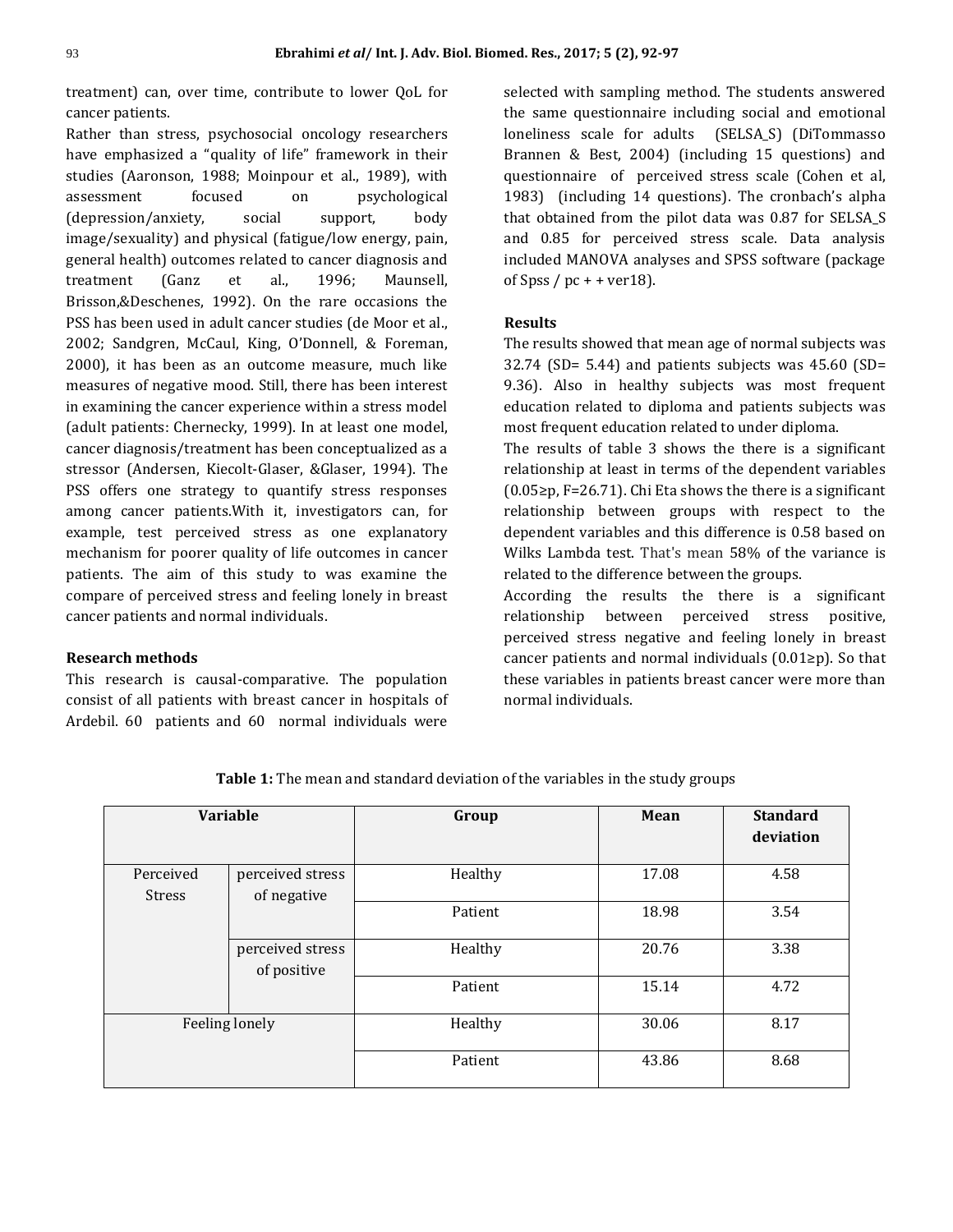## 94 **Ebrahimi** *et al***/ Int. J. Adv. Biol. Biomed. Res., 2017; 5 (2), 92-97**

| Variable                        | F     | Degrees of<br>freedom 1 | Degrees of<br>freedom 2 | Significance level |
|---------------------------------|-------|-------------------------|-------------------------|--------------------|
| Perceived stress of<br>negative | 1.868 |                         | 98                      | 0.136              |
| Perceived stress of<br>positive | 1.482 |                         | 98                      | 0.155              |
| Feeling lonely                  | 2.320 |                         | 98                      | 0.131              |

# **Table 2:** The results of Levine test to determine the equality of variances

**Table 3:** The results of multivariate analysis of variance

|       | <b>Test</b> | <b>Value</b> | F        | df of<br>hypothesis | df of<br>error | $\mathbf{P}$ | Chi Eta |
|-------|-------------|--------------|----------|---------------------|----------------|--------------|---------|
|       |             |              |          |                     |                |              |         |
| Model | Pillai's    | 0.993        | 2785.265 | 5.000               | 94.000         | 0.000        | 0.993   |
|       | Trace       |              |          |                     |                |              |         |
|       | wilks       | 0.007        | 2785.265 | 5.000               | 94.000         | 0.000        | 0.993   |
|       | lambda      |              |          |                     |                |              |         |
|       | test        |              |          |                     |                |              |         |
|       | Hotelling   | 148.152      | 2785.265 | 5.000               | 94.000         | 0.000        | 0.993   |
|       | effect      |              |          |                     |                |              |         |
|       | The largest | 148.152      | 2785.265 | 5.000               | 94.000         | .000         | 0.993   |
|       | root of the |              |          |                     |                |              |         |
|       | error       |              |          |                     |                |              |         |
| Group | Pillai's    | 0.587        | 26.713   | 5.000               | 94.000         | 0.000        | 0.993   |
|       | Trace       |              |          |                     |                |              |         |
|       | wilks       | 0.413        | 26.713   | 5.000               | 94.000         | 0.000        | 0.993   |
|       | lambda      |              |          |                     |                |              |         |
|       | test        |              |          |                     |                |              |         |
|       | Hotelling   | 1.421        | 26.713   | 5.000               | 94.000         | 0.000        | 0.993   |
|       | effect      |              |          |                     |                |              |         |
|       | The largest | 1.421        | 26.713   | 5.000               | 94.000         | 0.000        | 0.993   |
|       | root of the |              |          |                     |                |              |         |
|       | error       |              |          |                     |                |              |         |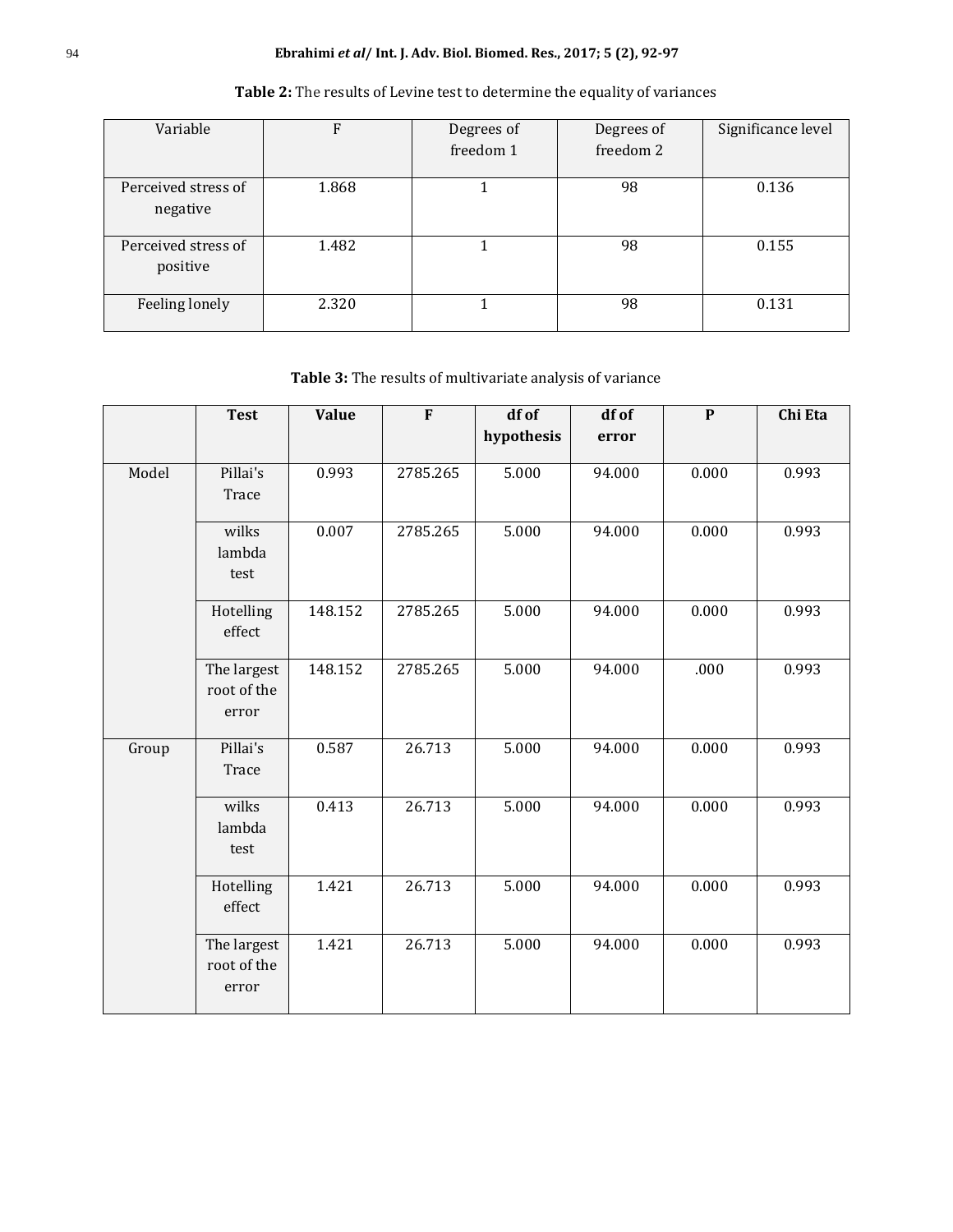| Variable | Dependent<br>variable              | Sum of<br>squares | df           | Mean of<br>squares | F        | P     | Chi Eta |
|----------|------------------------------------|-------------------|--------------|--------------------|----------|-------|---------|
| Model    | Perceived<br>stress of<br>positive | 32508.090         | $\mathbf{1}$ | 32508.090          | 1939.411 | 0.000 | 0.952   |
|          | Perceived<br>stress of<br>negative | 32220.250         | $\mathbf{1}$ | 32220.250          | 1905.442 | 0.000 | 0.951   |
|          | Feeling<br>lonely                  | 136604.160        | $\mathbf{1}$ | 136604.160         | 1921.009 | 0.000 | 0.951   |
| Group    | Perceived<br>stress of<br>positive | 90.250            | $\mathbf{1}$ | 90.250             | 5.384    | 0.022 | 0.052   |
|          | Perceived<br>stress of<br>negative | 789.610           | $\mathbf{1}$ | 789.610            | 46.696   | 0.000 | 0.323   |
|          | Feeling<br>lonely                  | 4761.000          | $\mathbf{1}$ | 4761.000           | 66.952   | 0.000 | 0.406   |

**Table 4:** The results of MANOVA (MANOVA) on the variables studied

#### **Discussion**

The purpose of this study to was examine the compare of perceived stress and feeling lonely in breast cancer patients and normal individuals. The results showed that there is a significant relationship between perceived stress positive, and negative and feeling lonely in breast cancer patients and normal individuals. So that these variables in patients breast cancer were more than normal individuals. These results are in good agreement with result Bakhtiari et al (2003), Ebrahimi et al (2009) Haddad et al (2010), and Potagas et al (2013).

Haddad et al (2010) reports that number of high-risk events (Stressful and worrying) in patients with breast cancer was significantly higher than the healthy group. Ebrahimi et al (2009) showed that there is a significant relationship between disease history physical or mental of spouse or child, the number of adverse events (stressful and worrying) and unemployment children with breast cancer. The findings show that patients with breast cancer were suffering of psychological symptoms such as depression, anxiety, perceived stress, feelings of helplessness (Howlett et al, 2009). Most people who are diagnosed with cancer will experience a period of mental stress, which reduces the daily functioning (Molavi and Fattahi, 2010). There is a close relationship between psychological states and cancer. According to new research, stress is a major cause of cancer in humans (Howlett et al, 2009). Mental stress, anxiety and stress affects the immune system and this exacerbates the field of cancer in humans. The cancer patients due to worry and anxiety are negative assessment of stress. But unlike the negatively perceived stress, people who consider stress as an opportunity for challenge and proper planning (positive perceived stress) causing behaviors and physiological responses are appropriate, that cancer is a prevent perceptual and this factor causes that people cancer receive lower scores in perceived stress positive.

According the results the there is a significant relationship between loneliness in breast cancer patients and normal individuals and the mean loneliness feeling in patients with breast cancer more than normal subjects. These results are in good agreement with result Heiman & Margalit (2008), Mohammadi Fard (2012) Margaret et al (2012), and Rotenberg & Makdonald (2013).

Heiman & Margalit (2008) reports the people with cancer disease have little correlation to the relatives and acquaintances and these factors can lead to loneliness feeling in them. Mohammadi fard (2012) showed that cancer patients have high rates of depression, anxiety and loneliness, compared to normal subjects. Margaret et al (2012) reports the high levels of pessimism, introversion, solitary, withdrawn, expect too much from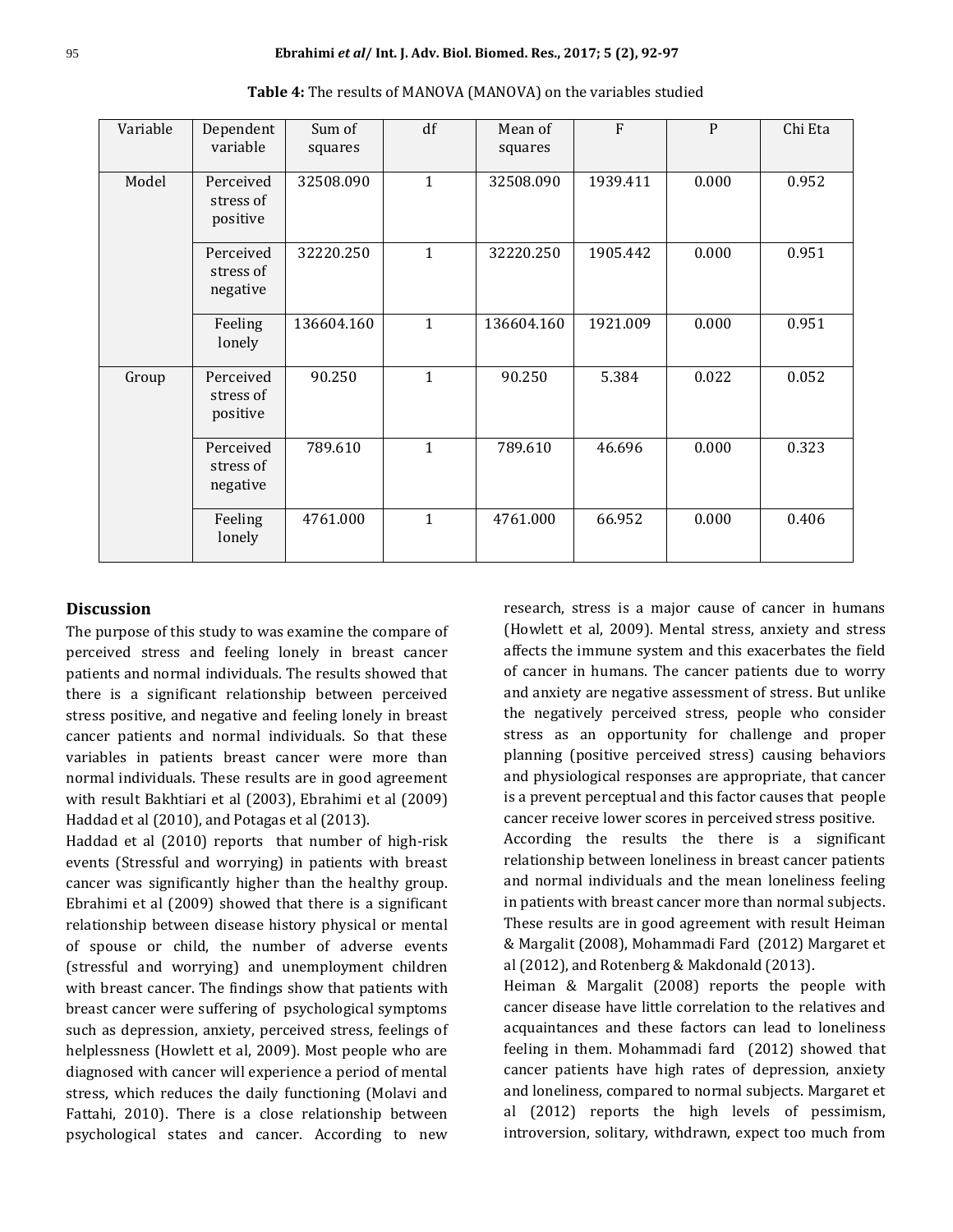others, lack of accept the responsibility are considered of the emotional states incurable illness (cancer, etc.). About explanation of the result can be expressed the patients consider diagnosis of cancer one of the most painful and most revolting events (Mohaghegh). Because the disease created too many problems in work, education or personal and social relations and generally leads to economic disability and social for patients and their family members. The factors causing the disease have little correlation to the relatives and acquaintances and this factor leads to loneliness feeling in them. In addition, people with cancer have fear and worry about themselves and this fear is more visible in women.

Finally it can be stated perceived stress and loneliness such negative factors affecting on breast cancer patients and requires the attention families, authorities and associations cancer patients to help increase the positive perception of stress, reducing stress negative and loneliness in these patients. Because the data is collected through a questionnaire and like other self-report research results may be making the possibility of abuse.

### **References**

Hadad, M. Rasoolian, M. Dehghan, H. Rezaei, S. (2010). The relationship between breast cancer and personality characteristics of individuals with stressful events. Journal of Psychiatry and clinical psychology ,No (3), page 280-288.

Ebrahimi, M. Montazari, A. Mehrdad, A. (2009). The relationship between life events and breast cancer in patients with breast disease center. Journal of Breast Disease, Volume 2, Issue 1, pp. 29- 36.

Bakhtiari, A. Hajain, K.A. Faramarzi, M. (2003). Examine the relationship between demographic, social and lifestyle and breast cancer in women. Knowledge Horizon Journal, NO 9, Issue 2, pp. 55- 62.

Mohammadi Fard, S. (2012). Investigate levels of depression, anxiety and loneliness in patients with cancer, multiple sclerosis and compared it with normal people. Master's Thesis Psychology, Tabriz Azad University.

Cohen, S., Kamarck, T. & Mermelstein, R. (1983). A global measure of perceived stress. Journal of Health Soc Behav . 24(4): 385-96.

DiTommaso, E & Spinner, B. (1997). Social and emotional loneliness: A reexamination of Weiss' typology of loneliness. Pers Indiv Diff. 1997; 22:417-27.

DiTommasso, E., Brannen, C & Best, LA. (2004). Measurement and validity characteristics of the short version of the social and emotional loneliness scale for adults. Educ Psychol Meas. 64(1):99-119.

Ghorbani, N., Bing, MN., Watson, PJ., Davison, HK. & Mack, DA. (2002). Self-reported emotional intelligence: Construct similarity and functional dissimilarity of higher-order processing in Iran and the United States. International Journal of Psychology; 37(5): 297-308.

Hassanpour, A & Azari, E. (2006). Quality of life and related factors in cancer patients. Abstract Book of National congress of care in special diseases. Ahvaz; Ahvaz University of Medical Sciences. p. 42.

Heiman, T & Margalit, M. (2008). Loneliness, depression and social skills amoung students with mild mental retardationindifferent settings. The Journal of Especial Education, 32,154-163.

Howlett, R., Larsh, S., Dobi, L & Mai, V. (2009). promoting cancer screening among ontario chinese women. Canadian journal of public Heath;4:315-1

Lazarus, R. S & Folkman, S. (1984). Stress, appraisal and coping. New York: Springer Publishing Company, Inc.

Margaret, W., Richard, C & Tompkins j. (2012). Fundamentals of special education: what very Teacher needs to know? 3rd ed. Boston: Houghton.

Mimura, C. M, & Griffitdis, P. (2004). A Japanese Version of the Perceived Stress scale. International Journal of Nursing Studies, 41 (4): 379-85

Movahedi, M. & Tohidifar M H. (2001). Pediatric Cancers in Nelson Text book of Pediatrics.Yazd. Yazd Publication. 2001: 89-93

Potagas, C. Mitsonis, C. Watier, L. Dellatolas, G. Retziou, A & Mitropoulos, PA. Influence of anxiety and reported stressful life events on relapses in multiple sclerosis: a prospective study. Int MS;2012; 14 (9): 1262–1268.

Reynart, C. Libert , Y. Jann, P. Psychogensis of cancer : between myths, misuses and reality.Service de psychopathologie et de medecine psychsomatique, Cliniques universitaires de mont–Godinne, universite catholique de Louvain, avenue du Docteur-G–Therasse ,1,5530 Godinne, Belgique. 2008.